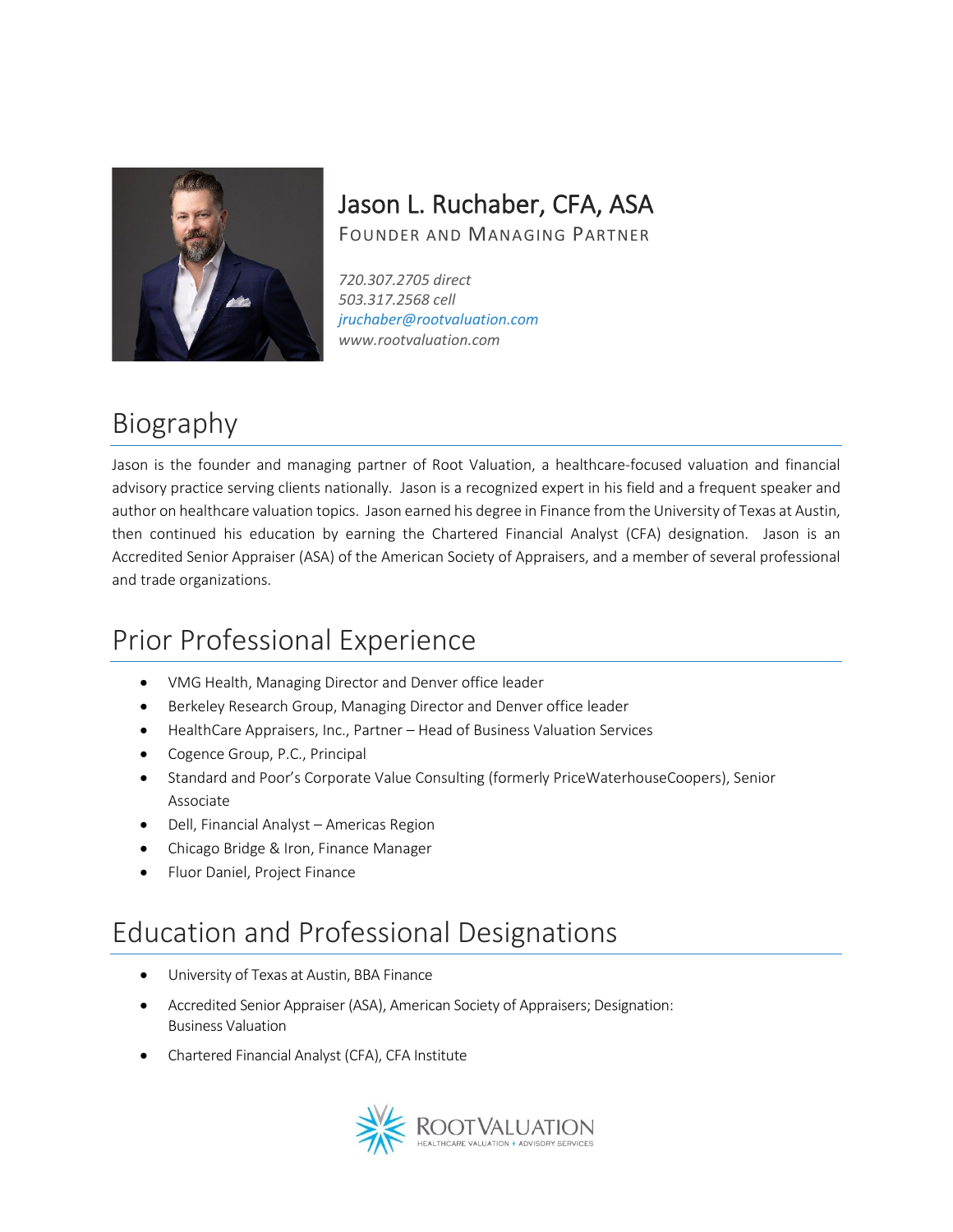## Expert Testimony

- *RMS Lifeline, Inc. v. Pinnameneni Prasasd, MD, Sudheer Ummadi, MD, Dialysis Access Center PLC, Nephology Hypertension Clinic PC, and Supra Vascular Associates PLC*, Commercial Arbitration, American Health Lawyers Association (plaintiff, Holland and Hart)
- *Juansrich, LTD. and Juansrich Management, LLC. v. Houston Metro Ortho and Spine Surgery Center, LLC,* District Court Harris County, Texas, 215th District Court, Cause No. 2015-24460, 2018 (plaintiff, Strasburger and Price)
- *Cooper Clinic, P.A. vs. Sisters of Mercy Health System, St. Louis n/k/a Mercy Health, et al*, Circuit Court of Sebastian County, Arkansas, Fort Smith Division, Case No. CV 2013-766(I), 2017 (defendant, Kutak Rock)
- *Smart Insurance Co. vs. Benecard Services, Inc.,* U.S. District Court for the Southern District of New York, Case 1:15-cv-04384, 2016 (defendant, DLA Piper)
- *Michael A. Crocker, M.D. vs. Greater Colorado Anesthesia, P.C. et al.*, District Court, Denver, State of Colorado, Case No. 14CV34512, 2016 (defendant, Holland and Knight)
- *Promedica Central Physicians, LLC vs. Susan M. Federman*, MD, Court of Common Pleas, Lucas County, Ohio, Case No. CI 0201303919, 2013 (plaintiff, Cooper & Kowalski)
- *County of Catawba, D/B/A Catawba Valley Medical Center vs. Frye Regional Medical Center and Tate Surgery Center, LLC and Viewmont Surgery Center, LLC*, North Carolina General Court of Justice, Case No. 12 CvS 2780, 2013 (defendant, Bode Hemphill)
- *Hester v. Hester*, Hawaii State Court, Case No. FC-03-1-0331, 2004 (plaintiff, Rezents/Crowley)

#### Publications and Presentations

- Webinar: Myth of the Healthcare Multiple, Business Valuation Resources, November 2021
- Podcast: Determining fair market value in healthcare transactions, with Eric Scalzo and Morgan Ivey, Waller Law, September 28, 2020
- Webinar: Navigating Healthcare's New Path: Valuation Considerations for Care Coordination and Alternative Care Delivery Models, Business Valuation Resources, February 27, 2020
- Presentation: Looking Ahead to the Implications of New Stark and AKS Rulemaking, with Clay Countryman, Esq, Breazeale, Sachse & Wilson, LLP, Taos Healthlaw Roundtable, January 2020
- Presentation: Hot Topics in Healthcare Valuation, with Chip Hutzler 36th Annual National CLE & Ski Conference, Snowmass, CO, January 2019
- Presentation: The Myth of the Multiple, the real financial and compliance consideration that determine fair market value, with Emily Tremmel – ABA Health Law Section's Physicians Legal Issues Conference, June 2018
- Presentation: Tax Reform and its impact on Healthcare Entity Valuation Colorado HFMA, April 2018
- Presentation: "Nuances in Valuation of Service Line Joint Ventures" NACVA Annual Consultants' Conference
- Presentation: "At Your Service: Key Legal and Valuation Issues in Service Line Joint Ventures" AHLA Healthcare Transactions Conference 2017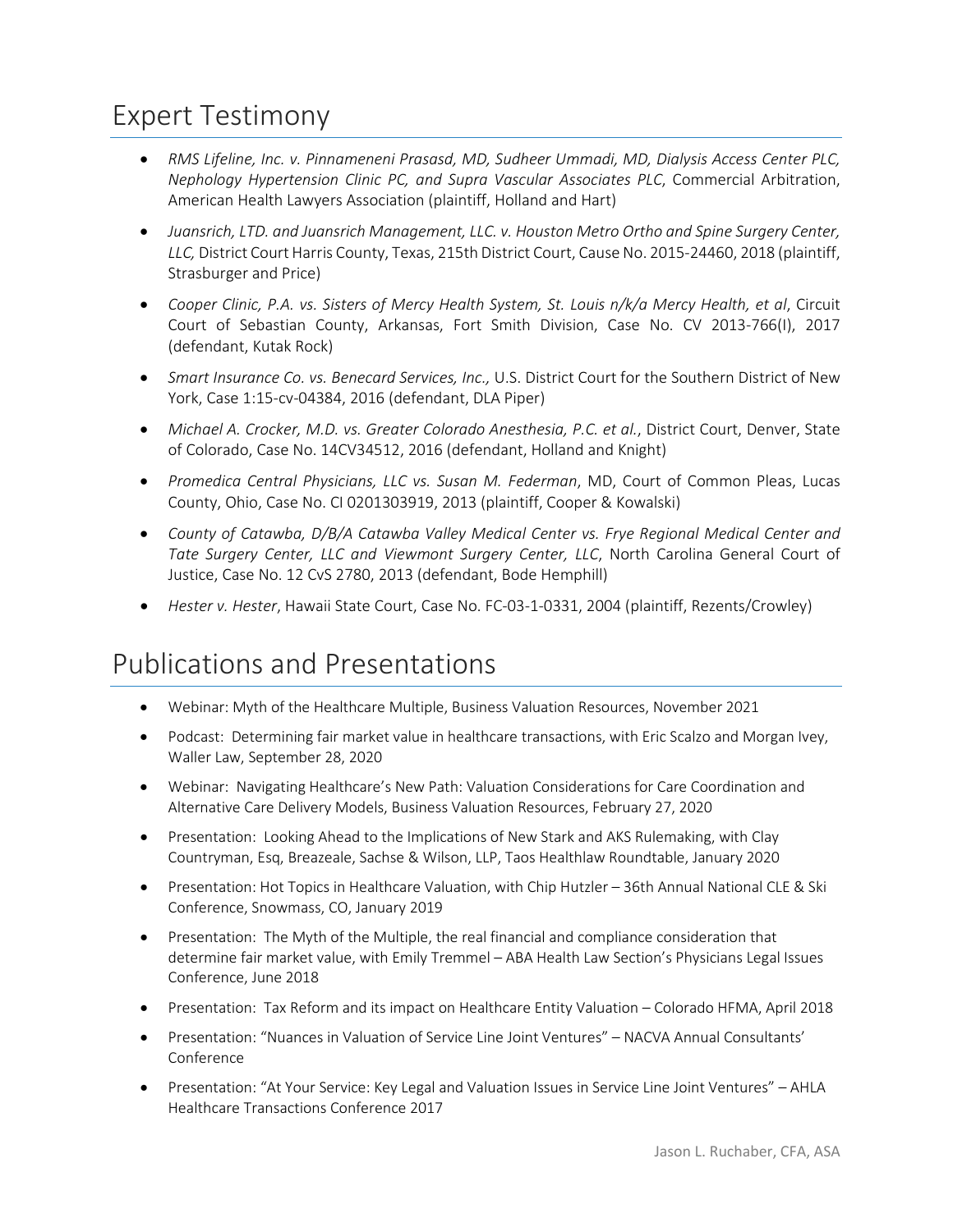- Panel Presentation Hospital Mergers and Acquisitions, panelist with Pete Lawson and Brent McDonald, McGuire Woods 11th Annual Healthcare Provider Conference Healthcare Finance and Growth October 11, 2016, Charlotte, NC.
- Panel Presentation Oncology Practice Acquisitions and Valuations, panelist with Adria Warren, Curtis Bernstein and Andrea Ferrari, 2016 Cancer Center Business Summit, February 25, 2016, Phoenix, AZ.
- Presentation –Difficult Problems in the Valuation of Healthcare Enterprises and Relationships, 33rd Annual National CLE Conference, January 9, 2016, Vail, CO.
- Webinar American Society of Appraisers Healthcare Special Interest Group (ASA HSIG) Course Session 2: Business Valuation of Healthcare Enterprises & Services, co-presenter with Todd Zigrang, October 30, 2015.
- Webinar American Society of Appraisers Healthcare Special Interest Group (ASA HSIG) Course Session 2: Business Valuation of Healthcare Enterprises & Services, co-presenter with Todd Zigrang, July 9, 2015.
- Webinar Fair Market Value in the Dental Industry, co-presenter with Ed Buthusiem and Rosemary Weghorst, Dental Trade Alliance, August 4, 2015.
- Presentation Assessing FMV and Business Analytics after Open Payments Release, co-presenter with Peter Lux, CBI's Compliance Congress for Medical Device and Diagnostics, February 11, 2015.
- Webinar American Society of Appraisers Healthcare Special Interest Group (ASA HSIG) Course Session 2: Business Valuation of Healthcare Enterprises & Services, co-presenter with Robert Cimasi, January 22, 2015.
- Panel Debate CTI Advanced Healthcare Symposium, How to Value Physician Practices, with Mark O. Deitrich, Robert Cimasi and Timothy Smith, December 13, 2014, San Diego, CA.
- Webinar American Society of Appraisers Healthcare Special Interest Group (ASA HSIG) Course Session 2: Business Valuation of Healthcare Enterprises & Services, co-presenter with Robert Cimasi, October 23, 2014.
- Webinar BVR Online Symposium on Healthcare Valuation, the Valuation of Covenants Not to Compete in Healthcare, October 21, 2014.
- Webinar American Society of Appraisers Healthcare Special Interest Group (ASA HSIG) Course Session 2: Business Valuation of Healthcare Enterprises & Services, co-presenter with Robert Cimasi, June 12, 2014.
- Webinar Valuing Ancillary Medical Services for Carve-out Purposes, BVR's 2014 Online Symposium on Healthcare Valuation: Part 5, May 20, 2014.
- Presentation Healthcare Reform and the Impacts on Appraisal Practice, American Society of Appraisers 2013 Advanced Business Valuation Conference, October 14, 2013, San Antonio, TX.
- Presentation Fair Market Value for Pathology Practices, MGMA 2013 Pathology Preconference, October 6, 2013, San Diego, CA.
- Rising Stars: 33 ASC Industry Leaders Under 40, featured, Becker's ASC Review (Web edition), August 6, 2013.
- *Current Trends in Hospital Transactions*, (co-author with Nicholas J. Janiga, Manager, HealthCare Appraisers, Inc.) White Paper by HealthCare Appraisers, Inc., for AHLA Healthcare Transactions Program, April 25-26, 2013.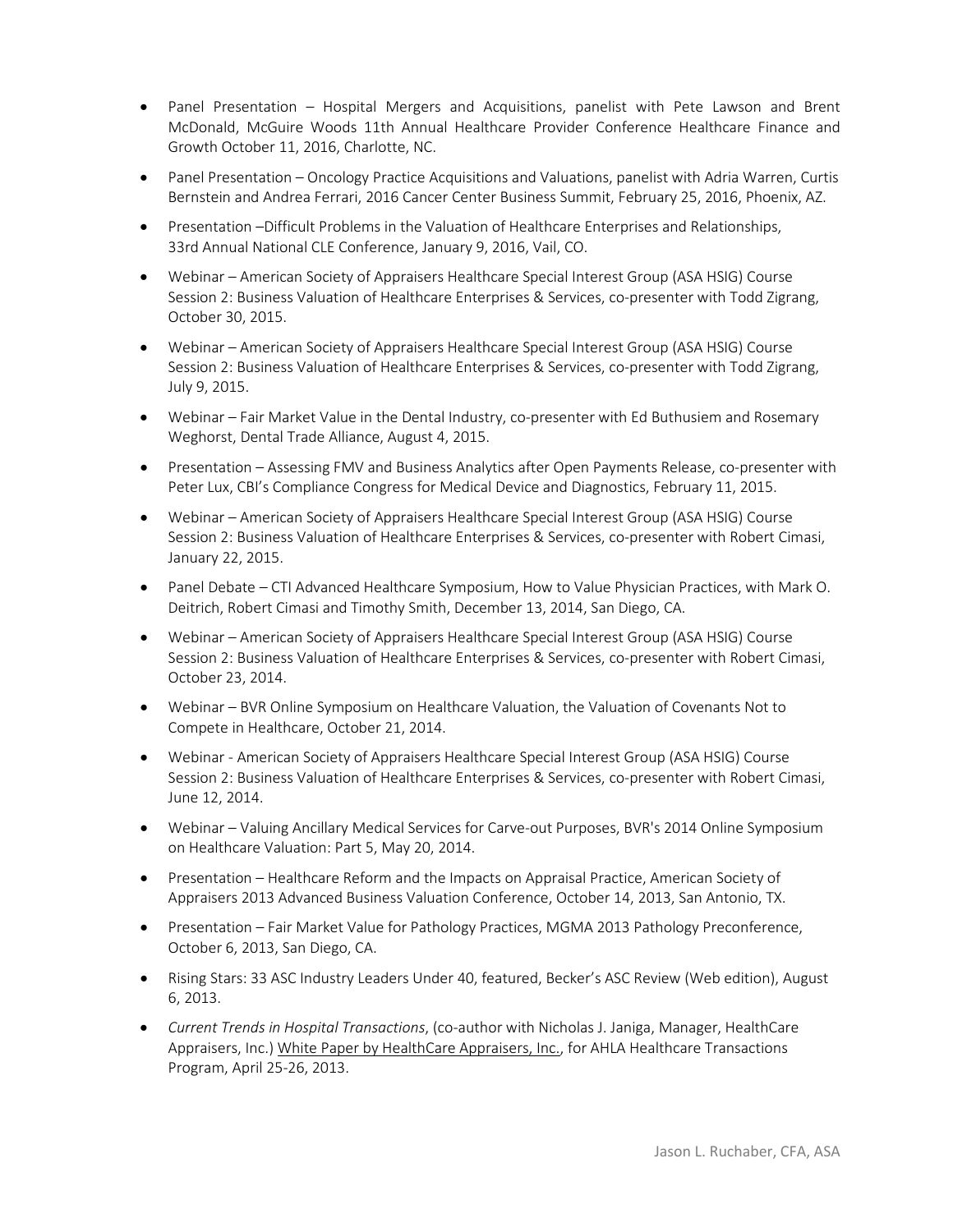- Presentation *Business Valuation Basics for Attorneys*, Colorado Bar Association Educational Program, March 19, 2013, Denver, CO.
- Webinar Co-Presenter *What is a Surgery Center Worth? Multiples & Other Findings From HealthCare Appraisers' 2013 ASC Valuation Survey*, with Todd Mello, ASA, AVA, MBA, Partner, HealthCare Appraisers, Inc., Hosted by Becker's ASC Review, March 7, 2013.
- Webinar Panel Member *Fair Market Value Bootcamp Webinar and Roundtable Discussion Series, Part IV: Hypothetical Case Study*, with Bruce A. Johnson, Esq., Attorney, Polsinelli Shughart, William W. Horton, Esq., Attorney, Johnson Barton Proctor and Rose, and W. James Lloyd, Principal, PYA. Moderator: Claire M. Turcotte, Esq., Partner, Bricker & Eckler LLP. Hosted by American Health Lawyers Assn, January 23, 2013.
- *[Valuing Intellectual Property Licensing Arrangements within the Life Sciences Industry](http://www.bvresources.com/bvstore/book.asp?pid=PUB314)*, BVR/AHLA Guide to Healthcare Industry Compensation and Valuation*,* Business Valuation Resources, LLC, and the American Health Lawyers Association, December, 2012.
- Presentation *[Myth Behind the Multiple](http://www.healthcareappraisers.com/past_bv2.html#presentations_bv)*, 19th Annual ASC Conference, October 26, 2012, Chicago, IL.
- *[Healthcare M&A Activity: Key Trends for Transactions, Valuation of Ambulatory Services](http://www.beckershospitalreview.com/hospital-transactions-and-valuation/healthcare-maa-activity-key-trends-for-transactions-valuation-of-ambulatory-services.html)*, Becker's Hospital Review (Web edition), August 7, 2012.
- *[10 Steps to Increase the Value of a Surgery Center](http://www.healthcareappraisers.com/Publicationpdf/ASC_Review_EB_ASC%20Value_JR_7-12.pdf)*, contributing expert, Executive Brief, Becker's ASC Review, July/August 2012.
- *[10 Steps to Increase the Value of a Hospital or Surgery Center](http://www.healthcareappraisers.com/Publicationpdf/Hosp_Review_EB_ASC%20Value_JR_7-12.pdf)*, contributing expert, Executive Brief, Becker's Hospital Review, July/August 2012.
- Presentation *[Myth Behind the Multiple](http://www.healthcareappraisers.com/presentations/Becker_ASC_Ortho_0612_JR.pdf)*, Becker's 10th Annual Orthopedic, Spine and Pain Management-Driven ASC Conference, June 14-16, 2012, Chicago, IL.
- *Fair Market Value: Ensuring Compliance within the Life Sciences Industry* (with Ann S. Brandt, PhD, Partner, HealthCare Appraisers, Inc.), BVR's Guide to Healthcare Valuation 2012 Edition, Business Valuation Resources, LLC, May 2012.
- *[11 Common Ailments with Physician Practice Valuation](http://www.beckershospitalreview.com/hospital-physician-relationships/11-common-ailments-with-physician-practice-valuation.html)*. (with Nicholas J. Janiga) Becker's Hospital Review (Web edition), December 29, 2011.
- *[A Balanced Approach to Valuation of Physician Practices](http://www.healthcareappraisers.com/Publicationpdf/AHLA-HHS_Phys-Acq_JR-CH_12-11.pdf)*, with Albert Hutzler, JD, MBA, AVA, Partner, HealthCare Appraisers, Inc., Hospitals & Health Systems RX, Volume 13, No. 2, December, 2011.
- Co-presenter with Hal McCard, JD, VP & Associate General Counsel-Div IV, Community Health Systems Professional Services Corp. and Gary Herschman, JD, Attorney, Sills Cummis & Gross, PC – *[Physician](http://www.healthcareappraisers.com/presentations/AHLA-HCCA_Fraud_Compliance2011_JR.pdf)  [Practice Acquisitions and Valuation Challenges](http://www.healthcareappraisers.com/presentations/AHLA-HCCA_Fraud_Compliance2011_JR.pdf)*, AHLA-HCCA Fraud and Compliance Forum, Baltimore, MD, September 25-27, 2011.
- Webinar Co-presenter with Ann S. Brandt, PhD, Senior Director and Timothy R. Smith, CPA/ABV, Director, HealthCare Appraisers, Inc. – *Fair Market Value – Ensuring Compliance in the Life Sciences*, Webinar hosted by Business Valuation Resources, August 23, 2011.
- *[ASC Transactional Activity](http://www.surgistrategies.com/articles/2011/07/asc-transactional-activity.aspx)* (with Kyle Tormoehlen, MBA). SurgiStrategies, August 2011.
- Webinar Co-presenter *Valuation Issues Impacting ASCs* (with Todd J. Mello, ASA, AVA, MBA). Webinar hosted by Becker's ASC Review and HealthCare Appraisers, June 22, 2011.